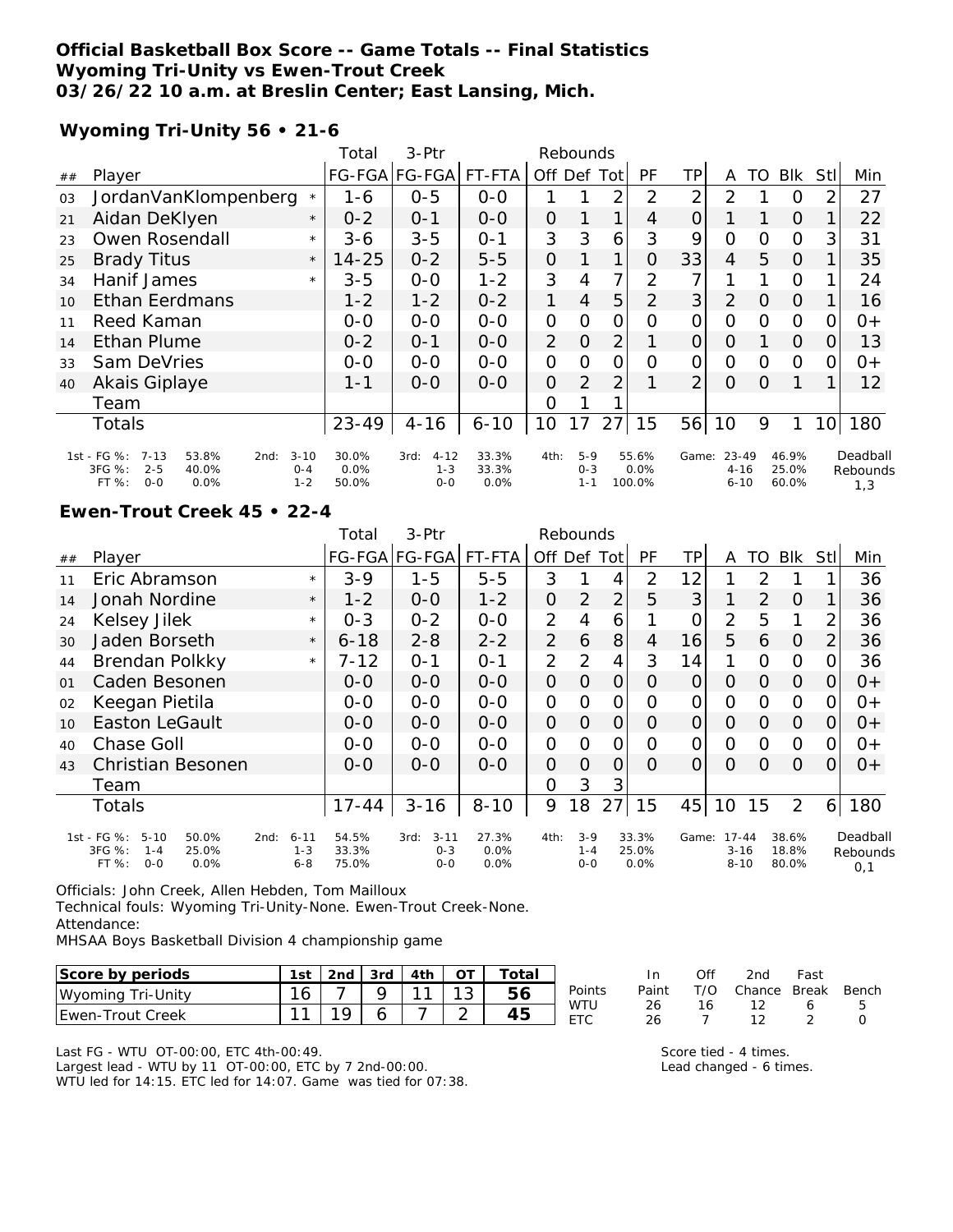## **Wyoming Tri-Unity vs Ewen-Trout Creek 03/26/22 10 a.m. at Breslin Center; East Lansing, Mich. 1st PERIOD Play-by-Play (Page 1)**

| HOME TEAM: Ewen-Trout Creek         | Time  | Score     |                | Margin VISITORS: Wyoming Tri-Unity   |
|-------------------------------------|-------|-----------|----------------|--------------------------------------|
|                                     | 07:37 | $0 - 2$   | V <sub>2</sub> | GOOD! JUMPER by Brady Titus          |
| TURNOVR by Eric Abramson            | 07:09 |           |                |                                      |
|                                     | 07:08 |           |                | STEAL by JordanVanKlompenberg        |
|                                     | 07:02 | $0 - 4$   | V <sub>4</sub> | GOOD! LAYUP by Hanif James [PNT]     |
|                                     | 07:02 |           |                | <b>ASSIST by Brady Titus</b>         |
|                                     |       |           |                |                                      |
| GOOD! JUMPER by Jaden Borseth       | 06:47 | $2 - 4$   | V <sub>2</sub> |                                      |
|                                     | 06:16 |           |                | MISSED 3 PTR by Aidan DeKlyen        |
|                                     | 06:16 |           |                | REBOUND (OFF) by Owen Rosendall      |
| REBOUND (DEF) by Jaden Borseth      | 06:09 |           |                | MISSED 3 PTR by JordanVanKlompenberg |
| MISSED JUMPER by Jaden Borseth      | 06:02 |           |                | REBOUND (DEF) by Hanif James         |
| <b>BLOCK by Kelsey Jilek</b>        | 05:27 |           |                | MISSED LAYUP by Brady Titus          |
|                                     | 05:22 |           |                | REBOUND (OFF) by Hanif James         |
|                                     | 05:20 | $2 - 6$   | V 4            | GOOD! LAYUP by Hanif James [PNT]     |
| GOOD! 3 PTR by Jaden Borseth        | 04:50 | $5 - 6$   | V <sub>1</sub> |                                      |
| ASSIST by Jonah Nordine             |       |           |                |                                      |
|                                     | 04:50 |           |                |                                      |
|                                     | 04:36 |           |                | TURNOVR by JordanVanKlompenberg      |
|                                     | 04:24 |           |                | FOUL by Owen Rosendall (P1T1)        |
|                                     | 04:24 |           |                | SUB IN: Akais Giplaye                |
|                                     | 04:24 |           |                | SUB IN: Ethan Plume                  |
|                                     | 04:24 |           |                | SUB IN: Ethan Eerdmans               |
|                                     | 04:24 |           |                | SUB OUT: Aidan DeKlyen               |
|                                     | 04:24 |           |                | SUB OUT: Owen Rosendall              |
|                                     | 04:24 |           |                | SUB OUT: Hanif James                 |
| MISSED JUMPER by Eric Abramson      | 04:03 |           |                | REBOUND (DEF) by Ethan Eerdmans      |
|                                     |       |           |                |                                      |
|                                     | 03:44 |           |                | <b>TURNOVR by Brady Titus</b>        |
| STEAL by Jonah Nordine              | 03:42 |           |                |                                      |
| TURNOVR by Jonah Nordine            | 03:32 |           |                |                                      |
|                                     | 03:32 |           |                | TIMEOUT MEDIA                        |
| REBOUND (DEF) by Brendan Polkky     | 03:19 |           |                | MISSED 3 PTR by Ethan Plume          |
| MISSED 3 PTR by Kelsey Jilek        | 03:11 |           |                | REBOUND (DEF) by Ethan Eerdmans      |
|                                     | 03:00 | $5 - 8$   | V <sub>3</sub> | GOOD! JUMPER by Brady Titus          |
|                                     | 03:00 |           |                | ASSIST by JordanVanKlompenberg       |
| MISSED 3 PTR by Jaden Borseth       | 02:41 |           |                |                                      |
| REBOUND (OFF) by Eric Abramson      | 02:41 |           |                |                                      |
| GOOD! LAYUP by Eric Abramson [PNT]  |       | $7 - 8$   | V <sub>1</sub> |                                      |
|                                     | 02:37 |           |                |                                      |
| REBOUND (DEF) by Kelsey Jilek       | 02:25 |           |                | MISSED JUMPER by Brady Titus         |
| TURNOVR by Kelsey Jilek             | 02:06 |           |                |                                      |
|                                     | 02:05 |           |                | STEAL by Akais Giplaye               |
|                                     | 02:00 | $7 - 10$  | V <sub>3</sub> | GOOD! LAYUP by Brady Titus [FB/PNT]  |
|                                     | 02:00 |           |                | ASSIST by JordanVanKlompenberg       |
|                                     | 01:46 |           |                | FOUL by JordanVanKlompenberg (P1T2)  |
|                                     | 01:46 |           |                | SUB IN: Owen Rosendall               |
|                                     | 01:46 |           |                | SUB OUT: JordanVanKlompenberg        |
| GOOD! LAYUP by Brendan Polkky [PNT] | 01:32 | $9 - 10$  | V <sub>1</sub> |                                      |
| ASSIST by Jaden Borseth             | 01:32 |           |                |                                      |
|                                     |       |           |                |                                      |
| FOUL by Jonah Nordine (P1T1)        | 01:26 |           |                |                                      |
|                                     | 01:26 |           |                | SUB IN: Hanif James                  |
|                                     | 01:26 |           |                | SUB OUT: Akais Giplaye               |
|                                     | 01:18 |           |                | MISSED JUMPER by Owen Rosendall      |
|                                     | 01:18 |           |                | REBOUND (OFF) by Owen Rosendall      |
|                                     | 00:58 | $9 - 13$  | V 4            | GOOD! 3 PTR by Owen Rosendall        |
|                                     | 00:58 |           |                | <b>ASSIST by Hanif James</b>         |
| GOOD! LAYUP by Jaden Borseth [PNT]  | 00:32 | $11 - 13$ | V <sub>2</sub> |                                      |
|                                     | 00:21 | $11 - 16$ | V <sub>5</sub> | GOOD! 3 PTR by Owen Rosendall        |
|                                     |       |           |                | <b>ASSIST by Ethan Eerdmans</b>      |
|                                     | 00:21 |           |                |                                      |
| MISSED 3 PTR by Jaden Borseth       | 00:00 |           |                | REBOUND (DEF) by (DEADBALL)          |
|                                     |       |           |                |                                      |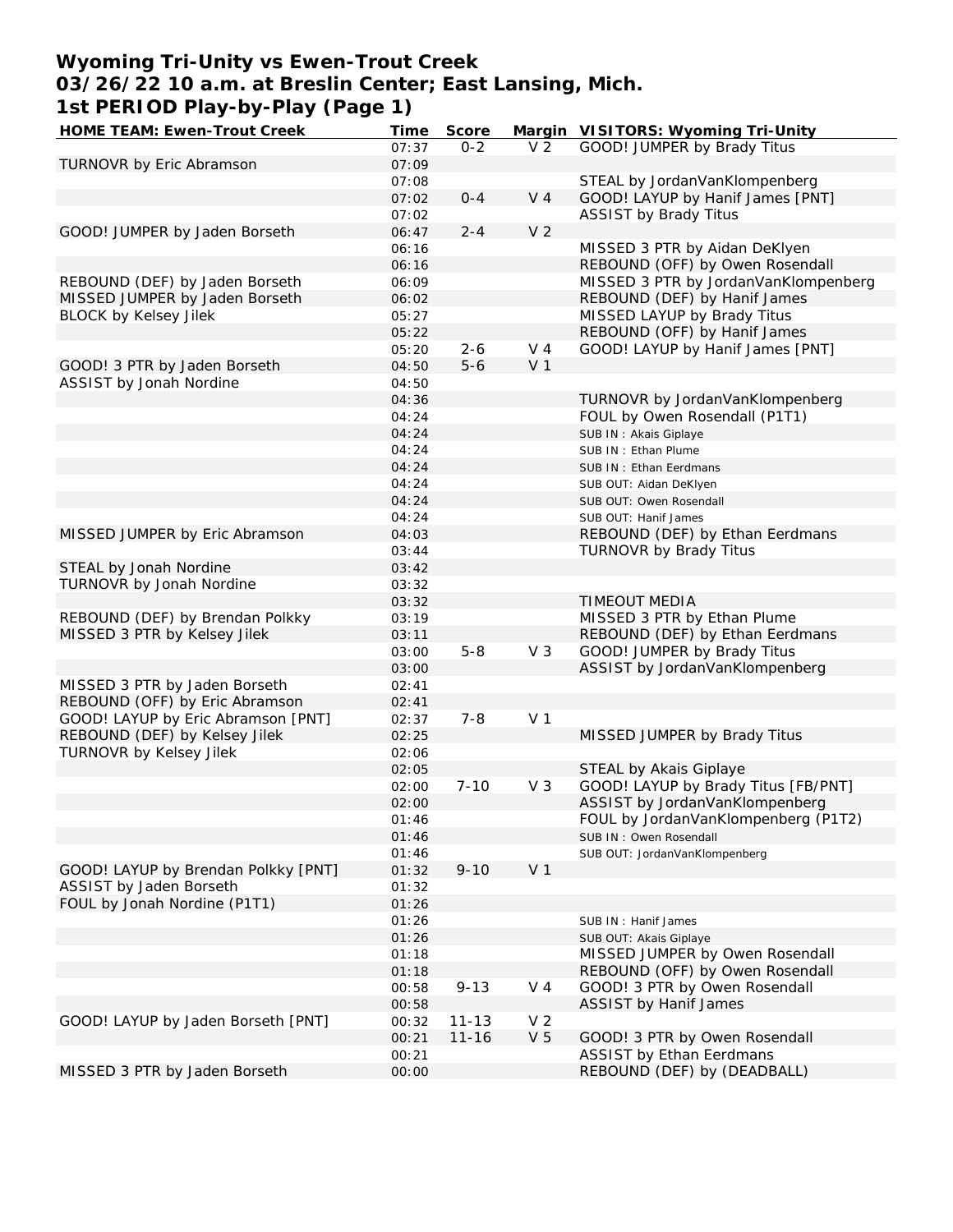**HOME TEAM: Ewen-Trout Creek Time Score Margin VISITORS: Wyoming Tri-Unity**

### Wyoming Tri-Unity 16, Ewen-Trout Creek 11

|                                              | In 1 | Off | 2nd                                         | Fast |                                               |                         |
|----------------------------------------------|------|-----|---------------------------------------------|------|-----------------------------------------------|-------------------------|
| 1st period-only Paint T/O Chance Break Bench |      |     |                                             |      |                                               |                         |
| Wyoming Tri-Unity 6 4 5 2                    |      |     |                                             |      | $\left( \begin{array}{c} \end{array} \right)$ | Score tied - 0 times.   |
| Ewen-Trout Creek 6                           |      |     | $\begin{array}{cccc} 0 & 2 & 0 \end{array}$ |      |                                               | Lead changed - 0 times. |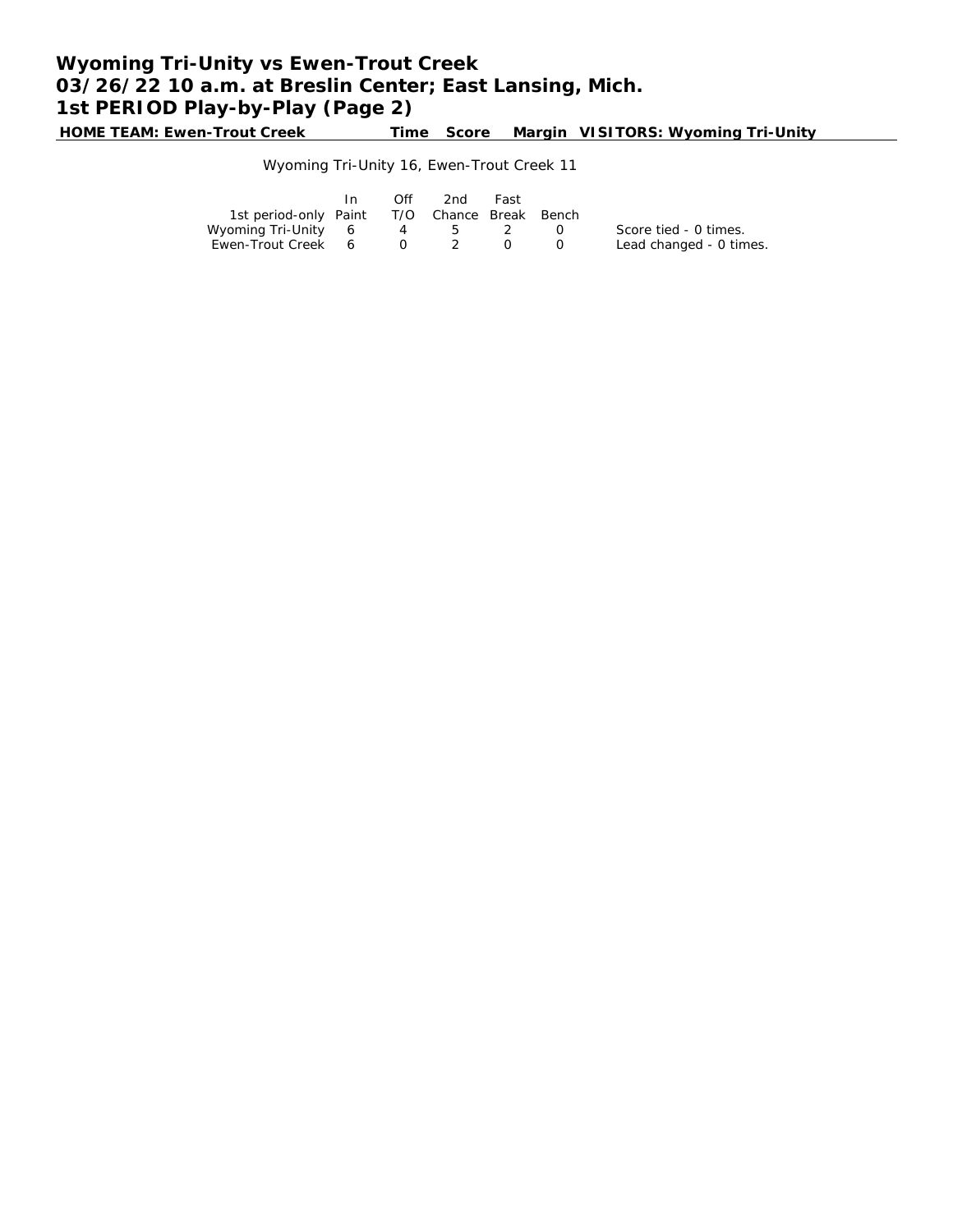## **Wyoming Tri-Unity vs Ewen-Trout Creek 03/26/22 10 a.m. at Breslin Center; East Lansing, Mich. 2nd PERIOD Play-by-Play (Page 1)**

| HOME TEAM: Ewen-Trout Creek                                    | Time           | Score     |                | Margin VISITORS: Wyoming Tri-Unity   |
|----------------------------------------------------------------|----------------|-----------|----------------|--------------------------------------|
| GOOD! FT SHOT by Jaden Borseth                                 | 07:46          | $12 - 16$ | $V_4$          | FOUL by Hanif James (P1T3)           |
| GOOD! FT SHOT by Jaden Borseth                                 | 07:46          | $13 - 16$ | V <sub>3</sub> |                                      |
| REBOUND (DEF) by Jonah Nordine                                 | 07:36          |           |                | MISSED JUMPER by Brady Titus         |
| GOOD! LAYUP by Brendan Polkky [PNT]                            | 07:19          | $15 - 16$ | V <sub>1</sub> |                                      |
| <b>ASSIST by Kelsey Jilek</b>                                  | 07:19          |           |                |                                      |
| FOUL by Eric Abramson (P1T2)                                   | 07:07          | $15 - 17$ | V <sub>2</sub> | GOOD! FT SHOT by Hanif James         |
| REBOUND (DEF) by Jaden Borseth                                 | 07:07          |           |                | MISSED FT SHOT by Hanif James        |
| TURNOVR by Jaden Borseth                                       | 06:55          |           |                |                                      |
|                                                                | 06:54          |           |                | STEAL by Owen Rosendall              |
| FOUL by Jonah Nordine (P2T3)                                   | 06:47          |           |                |                                      |
| REBOUND (DEF) by Jaden Borseth                                 | 06:40          | $17 - 17$ | T <sub>1</sub> | MISSED 3 PTR by JordanVanKlompenberg |
| GOOD! LAYUP by Brendan Polkky [PNT]<br>ASSIST by Jaden Borseth | 06:22<br>06:22 |           |                |                                      |
| MISSED FT SHOT by Brendan Polkky                               | 06:22          |           |                | FOUL by Hanif James (P2T4)           |
|                                                                | 06:22          |           |                | REBOUND (DEF) by (DEADBALL)          |
| FOUL by Kelsey Jilek (P1T4)                                    | 06:22          |           |                |                                      |
|                                                                | 06:22          |           |                | SUB IN: Akais Giplaye                |
|                                                                | 06:22          |           |                | SUB OUT: Hanif James                 |
| FOUL by Jaden Borseth (P1T5)                                   | 06:10          |           |                |                                      |
| REBOUND (DEF) by Jonah Nordine                                 | 06:03          |           |                | MISSED JUMPER by Brady Titus         |
| GOOD! LAYUP by Eric Abramson [PNT]                             | 05:44          | $19 - 17$ | H <sub>2</sub> |                                      |
| GOOD! FT SHOT by Eric Abramson                                 | 05:44          | $20 - 17$ | H 3            | FOUL by Aidan DeKlyen (P1T5)         |
| REBOUND (DEF) by Jaden Borseth                                 | 05:23          |           |                | MISSED 3 PTR by JordanVanKlompenberg |
| GOOD! JUMPER by Brendan Polkky [PNT]                           | 04:59          | $22 - 17$ | H 5            |                                      |
| ASSIST by Jaden Borseth                                        | 04:59          |           |                |                                      |
|                                                                | 04:49          | $22 - 19$ | H 3            | GOOD! LAYUP by Akais Giplaye [PNT]   |
|                                                                | 04:49          |           |                | <b>ASSIST by Brady Titus</b>         |
| MISSED JUMPER by Jonah Nordine                                 | 04:32          |           |                | REBOUND (DEF) by Akais Giplaye       |
|                                                                | 04:24          | $22 - 21$ | H 1            | GOOD! LAYUP by Brady Titus [PNT]     |
| <b>TIMEOUT TEAM</b>                                            | 04:17          |           |                |                                      |
|                                                                | 04:17          |           |                | SUB IN: Ethan Eerdmans               |
|                                                                | 04:17          |           |                | SUB IN: Ethan Plume                  |
|                                                                | 04:17          |           |                | SUB OUT: Aidan DeKlyen               |
|                                                                | 04:17          |           |                | SUB OUT: Owen Rosendall              |
| TURNOVR by Jonah Nordine                                       | 04:11          |           |                |                                      |
|                                                                | 04:10          |           |                | STEAL by Ethan Eerdmans              |
|                                                                | 04:06          | $22 - 23$ | V <sub>1</sub> | GOOD! LAYUP by Brady Titus [PNT]     |
|                                                                | 04:06          |           |                | <b>ASSIST by Ethan Eerdmans</b>      |
|                                                                | 03:43          |           |                | FOUL by Ethan Plume (P1T6)           |
| MISSED JUMPER by Jaden Borseth                                 | 03:40          |           |                |                                      |
| REBOUND (OFF) by Kelsey Jilek<br>MISSED 3 PTR by Eric Abramson | 03:40          |           |                |                                      |
| REBOUND (OFF) by Kelsey Jilek                                  | 03:26<br>03:26 |           |                |                                      |
| GOOD! LAYUP by Jonah Nordine [PNT]                             | 03:06          | $24 - 23$ | H <sub>1</sub> |                                      |
| ASSIST by Eric Abramson                                        | 03:06          |           |                |                                      |
|                                                                | 02:49          |           |                | TURNOVR by Brady Titus               |
| STEAL by Kelsey Jilek                                          | 02:48          |           |                |                                      |
| GOOD! FT SHOT by Eric Abramson                                 | 02:31          | $25 - 23$ | H <sub>2</sub> | FOUL by Akais Giplaye (P1T7)         |
| GOOD! FT SHOT by Eric Abramson                                 | 02:31          | $26 - 23$ | H 3            |                                      |
|                                                                | 02:31          |           |                | SUB IN: Owen Rosendall               |
|                                                                | 02:31          |           |                | SUB OUT: JordanVanKlompenberg        |
| REBOUND (DEF) by (TEAM)                                        | 02:15          |           |                | MISSED 3 PTR by Brady Titus          |
| MISSED 3 PTR by Brendan Polkky                                 | 01:50          |           |                | REBOUND (DEF) by Ethan Eerdmans      |
|                                                                | 01:41          |           |                | TURNOVR by Brady Titus               |
| STEAL by Jaden Borseth                                         | 01:40          |           |                |                                      |
| TURNOVR by Kelsey Jilek                                        | 01:37          |           |                |                                      |
| REBOUND (DEF) by Brendan Polkky                                | 01:21          |           |                | MISSED 3 PTR by Ethan Eerdmans       |
| TURNOVR by Kelsey Jilek                                        | 01:01          |           |                |                                      |
| FOUL by Jaden Borseth (P2T6)                                   | 00:53          |           |                |                                      |
|                                                                | 00:50          |           |                | TURNOVR by Ethan Plume               |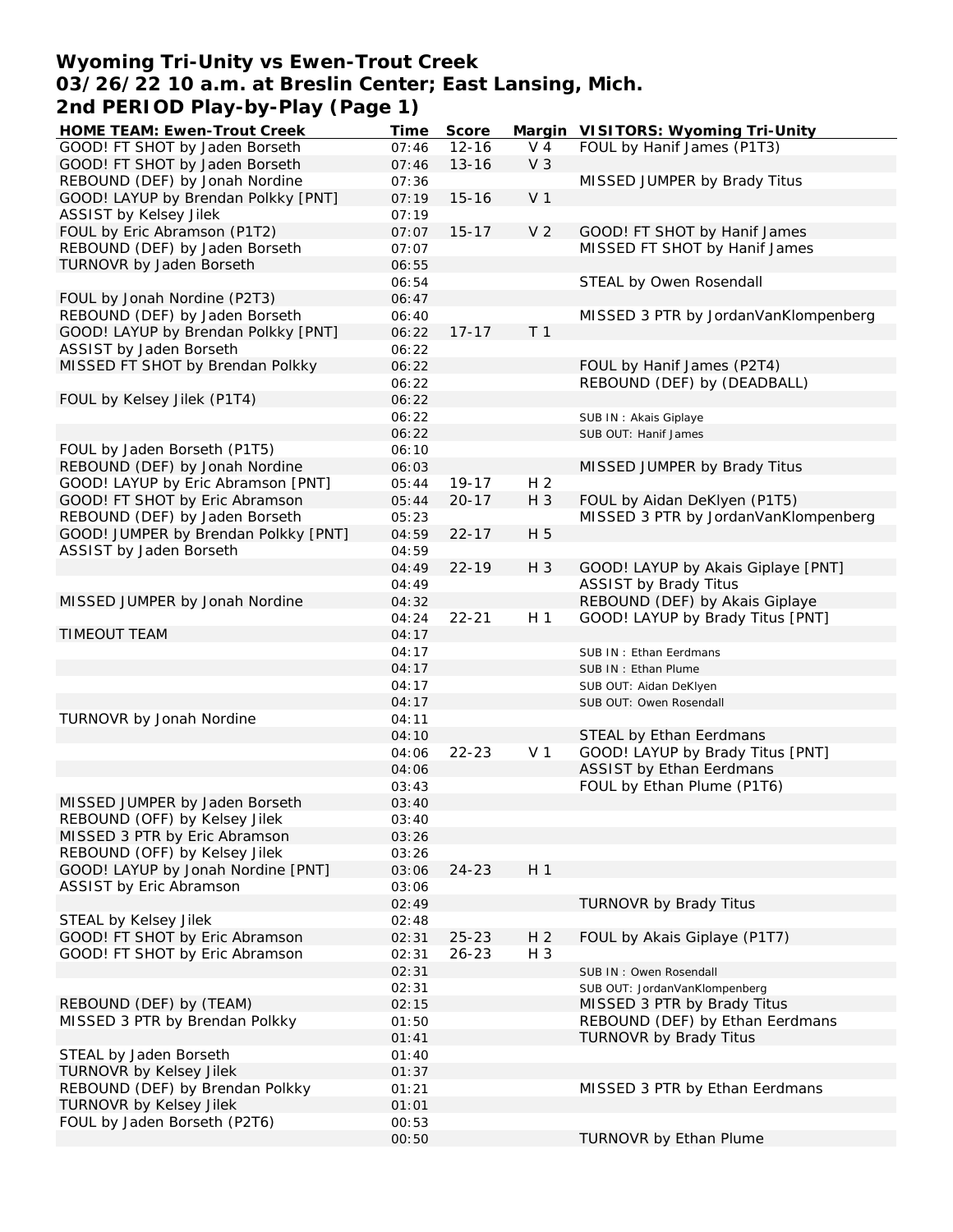# **Wyoming Tri-Unity vs Ewen-Trout Creek 03/26/22 10 a.m. at Breslin Center; East Lansing, Mich. 2nd PERIOD Play-by-Play (Page 2)**

| HOME TEAM: Ewen-Trout Creek     | Time  | Score     |     | Margin VISITORS: Wyoming Tri-Unity |
|---------------------------------|-------|-----------|-----|------------------------------------|
| STEAL by Jaden Borseth          | 00:49 |           |     |                                    |
| GOOD! FT SHOT by Jonah Nordine  | 00:36 | $27 - 23$ | H 4 | FOUL by Ethan Eerdmans (P1T8)      |
| MISSED FT SHOT by Jonah Nordine | 00:36 |           |     | REBOUND (DEF) by Owen Rosendall    |
|                                 | 00:36 |           |     | SUB IN: Aidan DeKlyen              |
|                                 | 00:36 |           |     | SUB OUT: Ethan Plume               |
| REBOUND (DEF) by (TEAM)         | 00:11 |           |     | MISSED JUMPER by Brady Titus       |
| MISSED LAYUP by Jaden Borseth   | 00:03 |           |     | <b>BLOCK by Akais Giplaye</b>      |
| REBOUND (OFF) by Jaden Borseth  | 00:01 |           |     |                                    |
| GOOD! 3 PTR by Eric Abramson    | 00:00 | $30 - 23$ | H 7 |                                    |
| ASSIST by Jaden Borseth         | 00:00 |           |     |                                    |

Ewen-Trout Creek 30, Wyoming Tri-Unity 23

|                                              | $\mathsf{In}$ | Off    | 2nd              | Fast             |                         |
|----------------------------------------------|---------------|--------|------------------|------------------|-------------------------|
| 2nd period-only Paint T/O Chance Break Bench |               |        |                  |                  |                         |
| Wyoming Tri-Unity 6 2                        |               |        | $\left( \right)$ | $\left( \right)$ | Score tied - 1 time.    |
| Ewen-Trout Creek 10                          |               | - 35 - | 5                |                  | Lead changed - 3 times. |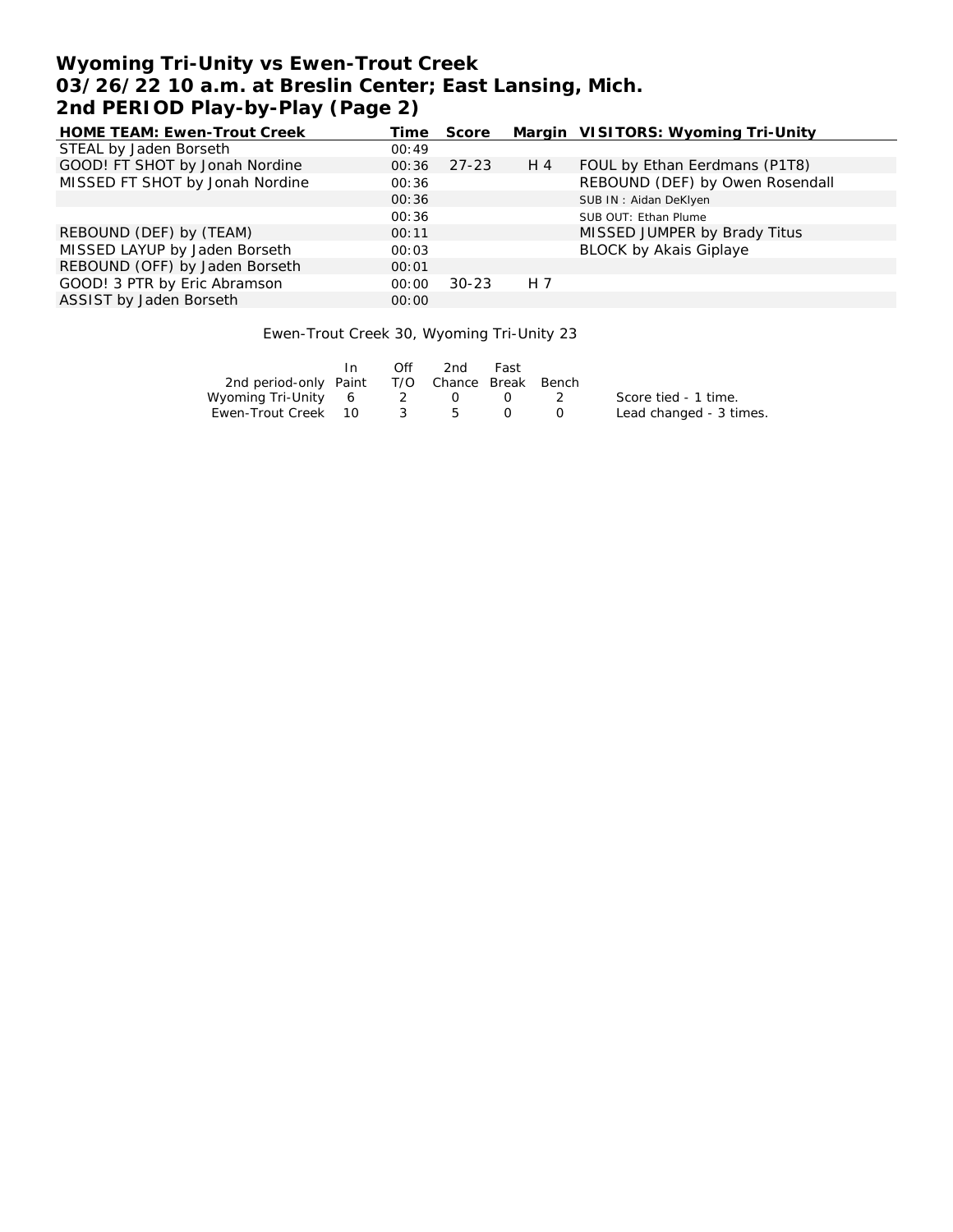## **Wyoming Tri-Unity vs Ewen-Trout Creek 03/26/22 10 a.m. at Breslin Center; East Lansing, Mich. 3rd PERIOD Play-by-Play (Page 1)**

| HOME TEAM: Ewen-Trout Creek          | Time  | Score     |                | Margin VISITORS: Wyoming Tri-Unity    |
|--------------------------------------|-------|-----------|----------------|---------------------------------------|
|                                      | 07:49 | $30 - 26$ | H 4            | GOOD! 3 PTR by Owen Rosendall         |
|                                      | 07:49 |           |                | <b>ASSIST by Brady Titus</b>          |
| MISSED 3 PTR by Kelsey Jilek         | 07:24 |           |                | REBOUND (DEF) by Owen Rosendall       |
| REBOUND (DEF) by Kelsey Jilek        | 07:07 |           |                | MISSED JUMPER by Aidan DeKlyen        |
| MISSED LAYUP by Eric Abramson        | 06:57 |           |                |                                       |
| REBOUND (OFF) by Eric Abramson       | 06:57 |           |                |                                       |
| TURNOVR by Kelsey Jilek              | 06:51 |           |                |                                       |
|                                      | 06:50 |           |                | STEAL by Owen Rosendall               |
|                                      | 06:47 |           |                | SUB IN: Ethan Eerdmans                |
|                                      | 06:47 |           |                | SUB OUT: Brady Titus                  |
|                                      | 06:36 |           |                | TURNOVR by Hanif James                |
| MISSED JUMPER by Brendan Polkky      | 06:16 |           |                | REBOUND (DEF) by JordanVanKlompenberg |
|                                      | 05:58 |           |                | TURNOVR by Aidan DeKlyen              |
| STEAL by Eric Abramson               | 05:55 |           |                |                                       |
| GOOD! LAYUP by Jaden Borseth [PNT]   | 05:47 | $32 - 26$ | H 6            |                                       |
|                                      | 05:23 |           |                | TIMEOUT 30sec                         |
|                                      | 05:23 |           |                | SUB IN: Brady Titus                   |
|                                      | 05:23 |           |                | SUB IN: Ethan Plume                   |
|                                      | 05:23 |           |                | SUB OUT: Aidan DeKlyen                |
|                                      | 05:23 |           |                | SUB OUT: JordanVanKlompenberg         |
| <b>BLOCK by Eric Abramson</b>        | 05:11 |           |                | MISSED 3 PTR by Owen Rosendall        |
|                                      | 05:09 |           |                | REBOUND (OFF) by Owen Rosendall       |
|                                      | 05:04 |           |                | MISSED JUMPER by Brady Titus          |
|                                      | 05:04 |           |                | REBOUND (OFF) by Ethan Plume          |
|                                      | 05:00 |           |                | MISSED LAYUP by Ethan Plume           |
|                                      | 05:00 |           |                | REBOUND (OFF) by Hanif James          |
|                                      | 04:58 |           |                | MISSED LAYUP by Hanif James           |
|                                      | 04:58 |           |                | REBOUND (OFF) by Hanif James          |
|                                      | 04:56 |           |                | MISSED LAYUP by Hanif James           |
|                                      | 04:56 |           |                | REBOUND (OFF) by Ethan Eerdmans       |
|                                      | 04:31 | $32 - 28$ | H 4            | GOOD! LAYUP by Brady Titus [PNT]      |
| MISSED JUMPER by Kelsey Jilek        | 04:04 |           |                | REBOUND (DEF) by Hanif James          |
|                                      | 03:42 | $32 - 30$ | H <sub>2</sub> | GOOD! JUMPER by Brady Titus           |
| <b>TIMEOUT MEDIA</b>                 | 03:22 |           |                |                                       |
| MISSED JUMPER by Brendan Polkky      | 03:21 |           |                | REBOUND (DEF) by Owen Rosendall       |
|                                      | 03:06 | $32 - 32$ | T <sub>2</sub> | GOOD! JUMPER by Brady Titus           |
| MISSED 3 PTR by Eric Abramson        | 02:20 |           |                | REBOUND (DEF) by Hanif James          |
| STEAL by Kelsey Jilek                | 01:43 |           |                | TURNOVR by Brady Titus                |
| GOOD! JUMPER by Jaden Borseth [PNT]  | 01:29 | $34 - 32$ | H <sub>2</sub> |                                       |
| REBOUND (DEF) by Kelsey Jilek        | 01:11 |           |                | MISSED JUMPER by Brady Titus          |
| MISSED 3 PTR by Jaden Borseth        | 00:38 |           |                |                                       |
| REBOUND (OFF) by Eric Abramson       | 00:38 |           |                |                                       |
| MISSED JUMPER by Brendan Polkky      | 00:21 |           |                |                                       |
| REBOUND (OFF) by Brendan Polkky      |       |           |                |                                       |
| GOOD! TIP-IN by Brendan Polkky [PNT] | 00:21 | $36 - 32$ |                |                                       |
|                                      | 00:18 |           | H 4            |                                       |
| FOUL by Jonah Nordine (P3T1)         | 00:04 |           |                |                                       |
|                                      | 00:04 |           |                | SUB IN: Aidan DeKlyen                 |
|                                      | 00:04 |           |                | SUB OUT: Ethan Plume                  |
| REBOUND (DEF) by (DEADBALL)          | 00:00 |           |                | MISSED 3 PTR by Brady Titus           |

Ewen-Trout Creek 36, Wyoming Tri-Unity 32

|                                              | Off            | 2nd -               | Fast |                  |                         |
|----------------------------------------------|----------------|---------------------|------|------------------|-------------------------|
| 3rd period-only Paint T/O Chance Break Bench |                |                     |      |                  |                         |
| Wyoming Tri-Unity 2                          |                | $0\qquad 2\qquad 0$ |      | $\left( \right)$ | Score tied - 1 time.    |
| Ewen-Trout Creek 6                           | $\overline{4}$ |                     |      |                  | Lead changed - 0 times. |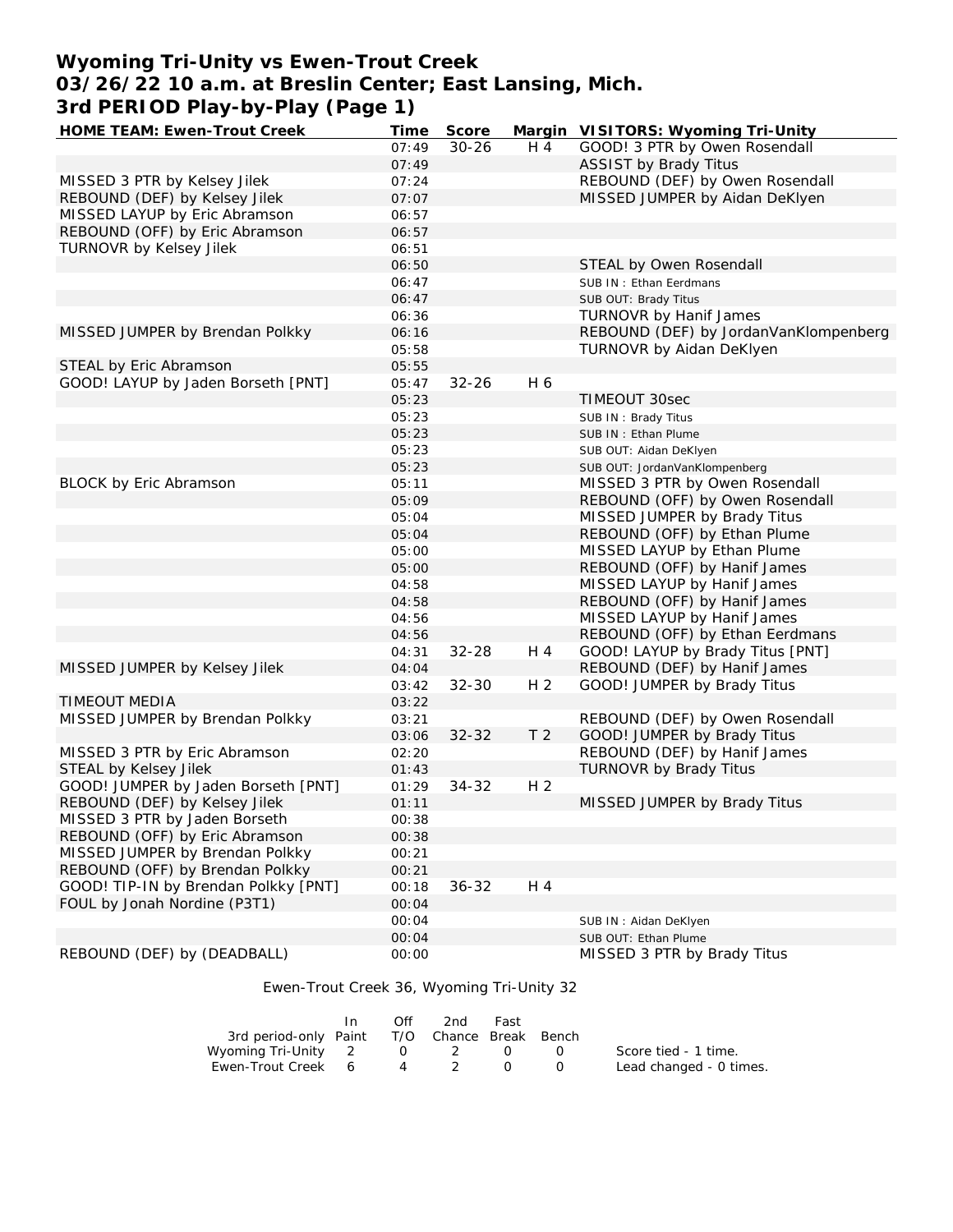## **Wyoming Tri-Unity vs Ewen-Trout Creek 03/26/22 10 a.m. at Breslin Center; East Lansing, Mich. 4th PERIOD Play-by-Play (Page 1)**

| HOME TEAM: Ewen-Trout Creek            | Time  | Score     |                | Margin VISITORS: Wyoming Tri-Unity      |
|----------------------------------------|-------|-----------|----------------|-----------------------------------------|
|                                        | 08:00 |           |                | SUB IN: Akais Giplaye                   |
|                                        | 08:00 |           |                | SUB OUT: Hanif James                    |
| MISSED JUMPER by Brendan Polkky        | 07:33 |           |                | REBOUND (DEF) by Akais Giplaye          |
| REBOUND (DEF) by Kelsey Jilek          | 07:18 |           |                | MISSED 3 PTR by JordanVanKlompenberg    |
| GOOD! LAYUP by Brendan Polkky [FB/PNT] | 07:09 | 38-32     | H 6            |                                         |
| <b>ASSIST by Kelsey Jilek</b>          | 07:09 |           |                |                                         |
|                                        | 06:52 | 38-34     | H 4            | GOOD! JUMPER by Brady Titus             |
| TURNOVR by Jaden Borseth               | 06:33 |           |                |                                         |
|                                        | 06:19 |           |                | MISSED 3 PTR by Owen Rosendall          |
|                                        | 06:19 |           |                | REBOUND (OFF) by JordanVanKlompenberg   |
|                                        | 06:14 | 38-36     | H <sub>2</sub> | GOOD! TIP-IN by JordanVanKlompenberg [P |
| TIMEOUT 30sec                          | 05:22 |           |                |                                         |
|                                        | 05:22 |           |                | SUB IN: Hanif James                     |
|                                        | 05:22 |           |                | SUB OUT: Akais Giplaye                  |
| TURNOVR by Eric Abramson               | 05:16 |           |                |                                         |
|                                        | 05:15 |           |                |                                         |
|                                        |       |           | T <sub>3</sub> | STEAL by Brady Titus                    |
|                                        | 05:13 | 38-38     |                | GOOD! LAYUP by Brady Titus [FB/PNT]     |
| MISSED 3 PTR by Jaden Borseth          | 04:59 |           |                | REBOUND (DEF) by Hanif James            |
|                                        | 04:46 |           |                | TIMEOUT TEAM                            |
| FOUL by Jonah Nordine (P4T2)           | 04:35 |           |                |                                         |
| REBOUND (DEF) by Jaden Borseth         | 03:42 |           |                | MISSED JUMPER by Brady Titus            |
|                                        | 03:32 |           |                | FOUL by Owen Rosendall (P2T1)           |
| MISSED LAYUP by Jaden Borseth          | 03:19 |           |                |                                         |
| REBOUND (OFF) by Brendan Polkky        | 03:19 |           |                |                                         |
| MISSED 3 PTR by Eric Abramson          | 03:13 |           |                | REBOUND (DEF) by (TEAM)                 |
|                                        | 02:55 | $38 - 40$ | V <sub>2</sub> | GOOD! LAYUP by Brady Titus [PNT]        |
| FOUL by Brendan Polkky (P1T3)          | 02:55 | $38 - 41$ | V <sub>3</sub> | GOOD! FT SHOT by Brady Titus            |
| GOOD! JUMPER by Brendan Polkky [PNT]   | 02:44 | $40 - 41$ | V <sub>1</sub> |                                         |
| ASSIST by Jaden Borseth                | 02:44 |           |                |                                         |
| TIMEOUT TEAM                           | 02:42 |           |                |                                         |
| FOUL by Brendan Polkky (P2T4)          | 02:19 |           |                |                                         |
| REBOUND (DEF) by Eric Abramson         | 01:54 |           |                | MISSED 3 PTR by JordanVanKlompenberg    |
| MISSED 3 PTR by Eric Abramson          | 01:31 |           |                |                                         |
| REBOUND (OFF) by Jaden Borseth         | 01:31 |           |                |                                         |
|                                        | 00:51 |           |                | FOUL by JordanVanKlompenberg (P2T2)     |
| GOOD! 3 PTR by Jaden Borseth           | 00:49 | $43 - 41$ | H <sub>2</sub> |                                         |
| ASSIST by Brendan Polkky               | 00:49 |           |                |                                         |
|                                        | 00:36 | $43 - 43$ | T <sub>4</sub> | GOOD! LAYUP by Brady Titus [PNT]        |
|                                        | 00:15 |           |                | FOUL by Aidan DeKlyen (P2T3)            |
|                                        | 00:15 |           |                | TIMEOUT 30sec                           |
| TIMEOUT 30sec                          | 00:15 |           |                |                                         |
|                                        | 00:15 |           |                | SUB IN: Ethan Eerdmans                  |
|                                        | 00:15 |           |                |                                         |
|                                        |       |           |                | SUB OUT: JordanVanKlompenberg           |
|                                        | 00:11 |           |                | FOUL by Aidan DeKlyen (P3T4)            |
|                                        | 00:08 |           |                | FOUL by Aidan DeKlyen (P4T5)            |
|                                        | 00:08 |           |                | SUB IN: JordanVanKlompenberg            |
|                                        | 00:08 |           |                | SUB OUT: Aidan DeKlyen                  |
| TURNOVR by Jaden Borseth               | 00:01 |           |                | STEAL by JordanVanKlompenberg           |
|                                        | 00:01 |           |                | TIMEOUT TEAM                            |
|                                        | 00:01 |           |                | TURNOVR by Brady Titus                  |
|                                        | 00:01 |           |                | SUB IN: Akais Giplaye                   |
|                                        | 00:01 |           |                | SUB IN: Ethan Plume                     |
|                                        | 00:01 |           |                | SUB IN: Trey Rillema                    |
| MISSED LAYUP by Jaden Borseth          | 00:00 |           |                | REBOUND (DEF) by (DEADBALL)             |
|                                        | 00:00 |           |                | SUB OUT: JordanVanKlompenberg           |
|                                        | 00:00 |           |                | SUB OUT: Owen Rosendall                 |
|                                        | 00:00 |           |                | SUB OUT: Hanif James                    |
|                                        | 00:00 |           |                | SUB OUT: Ethan Eerdmans                 |
|                                        | 00:00 |           |                | SUB OUT: Brady Titus                    |
|                                        |       |           |                |                                         |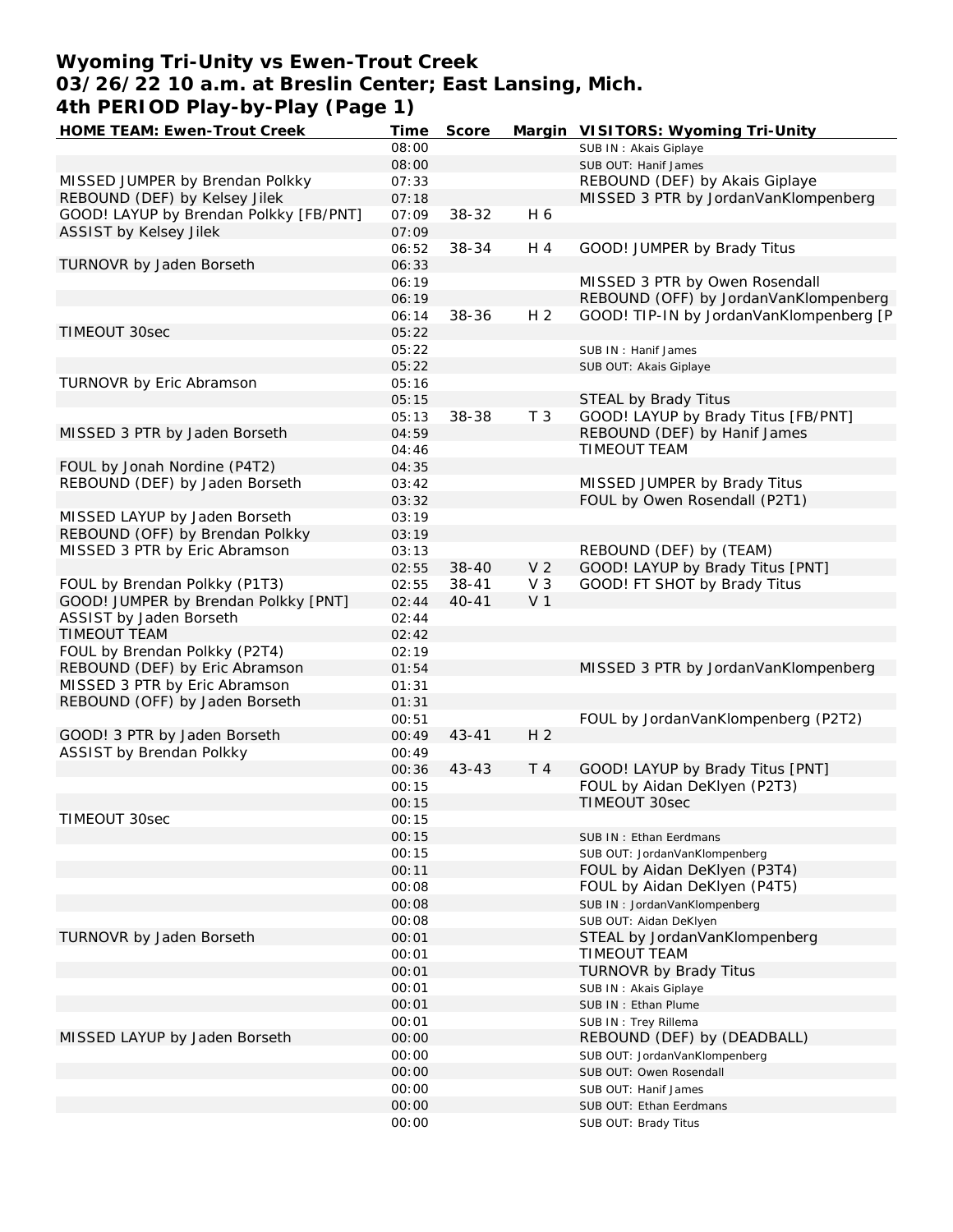# **Wyoming Tri-Unity vs Ewen-Trout Creek 03/26/22 10 a.m. at Breslin Center; East Lansing, Mich. 4th PERIOD Play-by-Play (Page 2)**

**HOME TEAM: Ewen-Trout Creek Time Score Margin VISITORS: Wyoming Tri-Unity**

### Ewen-Trout Creek 43, Wyoming Tri-Unity 43

|                                              | In 1 | Off | -2nd | Fast |        |                         |
|----------------------------------------------|------|-----|------|------|--------|-------------------------|
| 4th period-only Paint T/O Chance Break Bench |      |     |      |      |        |                         |
| Wyoming Tri-Unity 8 4 2 2                    |      |     |      |      | $\cap$ | Score tied - 2 times.   |
| Ewen-Trout Creek 4 0 3 2                     |      |     |      |      | $\cup$ | Lead changed - 2 times. |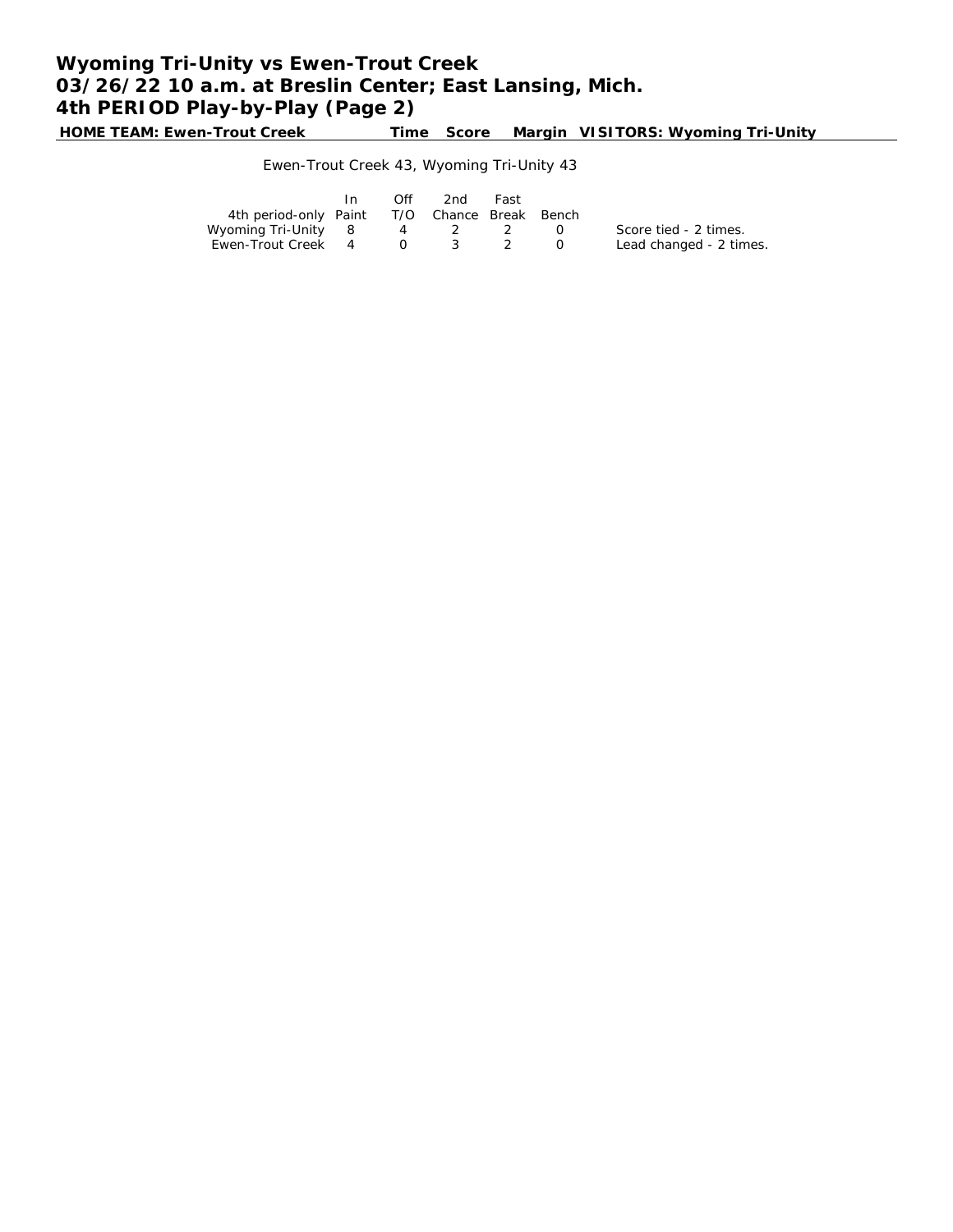## **Wyoming Tri-Unity vs Ewen-Trout Creek 03/26/22 10 a.m. at Breslin Center; East Lansing, Mich. OT PERIOD Play-by-Play (Page 1)**

| HOME TEAM: Ewen-Trout Creek    | Time  | Score     |                 | Margin VISITORS: Wyoming Tri-Unity  |
|--------------------------------|-------|-----------|-----------------|-------------------------------------|
| MISSED JUMPER by Jaden Borseth | 03:17 |           |                 | REBOUND (DEF) by Aidan DeKlyen      |
| REBOUND (DEF) by (TEAM)        | 02:56 |           |                 | MISSED JUMPER by Brady Titus        |
| TURNOVR by Kelsey Jilek        | 01:58 |           |                 | STEAL by Aidan DeKlyen              |
|                                | 01:54 | $43 - 45$ | V <sub>2</sub>  | GOOD! JUMPER by Brady Titus         |
|                                | 01:54 |           |                 | ASSIST by Aidan DeKlyen             |
| FOUL by Jaden Borseth (P3T5)   | 01:36 |           |                 |                                     |
| TURNOVR by Jaden Borseth       | 01:36 |           |                 |                                     |
|                                | 01:08 | $43 - 47$ | V <sub>4</sub>  | GOOD! LAYUP by Brady Titus [PNT]    |
|                                | 00:57 |           |                 | TIMEOUT TEAM                        |
| TURNOVR by Jaden Borseth       | 00:57 |           |                 |                                     |
|                                | 00:57 |           |                 | SUB IN: Ethan Eerdmans              |
|                                | 00:57 |           |                 | SUB OUT: Aidan DeKlyen              |
|                                | 00:56 |           |                 | STEAL by Owen Rosendall             |
| FOUL by Brendan Polkky (P3T6)  | 00:51 |           |                 | MISSED FT SHOT by Owen Rosendall    |
| REBOUND (DEF) by Jaden Borseth | 00:51 |           |                 |                                     |
|                                | 00:49 |           |                 | FOUL by Owen Rosendall (P3T6)       |
|                                | 00:49 |           |                 | SUB IN: Aidan DeKlyen               |
|                                | 00:49 |           |                 | SUB OUT: Owen Rosendall             |
| GOOD! FT SHOT by Eric Abramson | 00:42 | $44 - 47$ | $V_3$           | FOUL by Ethan Eerdmans (P2T7)       |
| GOOD! FT SHOT by Eric Abramson | 00:42 | $45 - 47$ | V <sub>2</sub>  |                                     |
|                                | 00:42 |           |                 | SUB IN: Owen Rosendall              |
|                                | 00:42 |           |                 | SUB OUT: Aidan DeKlyen              |
|                                | 00:35 | 45-49     | $V_4$           | GOOD! LAYUP by Hanif James [FB/PNT] |
|                                | 00:35 |           |                 | <b>ASSIST by Brady Titus</b>        |
| TURNOVR by Jaden Borseth       | 00:28 |           |                 |                                     |
|                                | 00:27 |           |                 | STEAL by Hanif James                |
| FOUL by Jonah Nordine (P5T7)   | 00:24 | 45-50     | V <sub>5</sub>  | GOOD! FT SHOT by Brady Titus        |
|                                | 00:24 | 45-51     | V6              | GOOD! FT SHOT by Brady Titus        |
| SUB IN: Christian Besonen      | 00:23 |           |                 |                                     |
| SUB OUT: Jonah Nordine         | 00:23 |           |                 |                                     |
| MISSED 3 PTR by Jaden Borseth  | 00:18 |           |                 | REBOUND (DEF) by Brady Titus        |
| FOUL by Eric Abramson (P2T8)   | 00:15 | 45-52     | V <sub>7</sub>  | GOOD! FT SHOT by Brady Titus        |
|                                | 00:15 | 45-53     | V 8             | GOOD! FT SHOT by Brady Titus        |
| SUB IN: Caden Besonen          | 00:15 |           |                 |                                     |
| SUB OUT: Brendan Polkky        | 00:15 |           |                 |                                     |
| MISSED 3 PTR by Jaden Borseth  | 00:10 |           |                 | REBOUND (DEF) by Ethan Eerdmans     |
| FOUL by Jaden Borseth (P4T9)   | 00:06 |           |                 | MISSED FT SHOT by Ethan Eerdmans    |
|                                | 00:06 |           |                 | REBOUND (OFF) by (DEADBALL)         |
|                                | 00:06 |           |                 | MISSED FT SHOT by Ethan Eerdmans    |
|                                | 00:06 |           |                 | REBOUND (OFF) by Ethan Plume        |
| SUB IN: Easton LeGault         | 00:06 |           |                 | SUB IN: Sam DeVries                 |
| SUB IN: Chase Goll             | 00:06 |           |                 | SUB IN: Ethan Plume                 |
| SUB IN: Keegan Pietila         | 00:06 |           |                 | SUB IN: Reed Kaman                  |
| SUB OUT: Jaden Borseth         | 00:06 |           |                 | SUB IN: Akais Giplaye               |
| SUB OUT: Eric Abramson         | 00:06 |           |                 | SUB OUT: Owen Rosendall             |
| SUB OUT: Kelsey Jilek          | 00:06 |           |                 | SUB OUT: Hanif James                |
|                                | 00:06 |           |                 | SUB OUT: JordanVanKlompenberg       |
|                                | 00:06 |           |                 | SUB OUT: Brady Titus                |
|                                | 00:00 | 45-56     | V <sub>11</sub> | GOOD! 3 PTR by Ethan Eerdmans       |

Wyoming Tri-Unity 56, Ewen-Trout Creek 45

|                                             | Off | 2nd -             | Fast |                        |
|---------------------------------------------|-----|-------------------|------|------------------------|
| OT period-only Paint T/O Chance Break Bench |     |                   |      |                        |
| Wyoming Tri-Unity 4 6 3 2 3                 |     |                   |      | Score tied - 0 times.  |
| Ewen-Trout Creek 0                          |     | $\Omega$ $\Omega$ |      | Lead changed - 1 time. |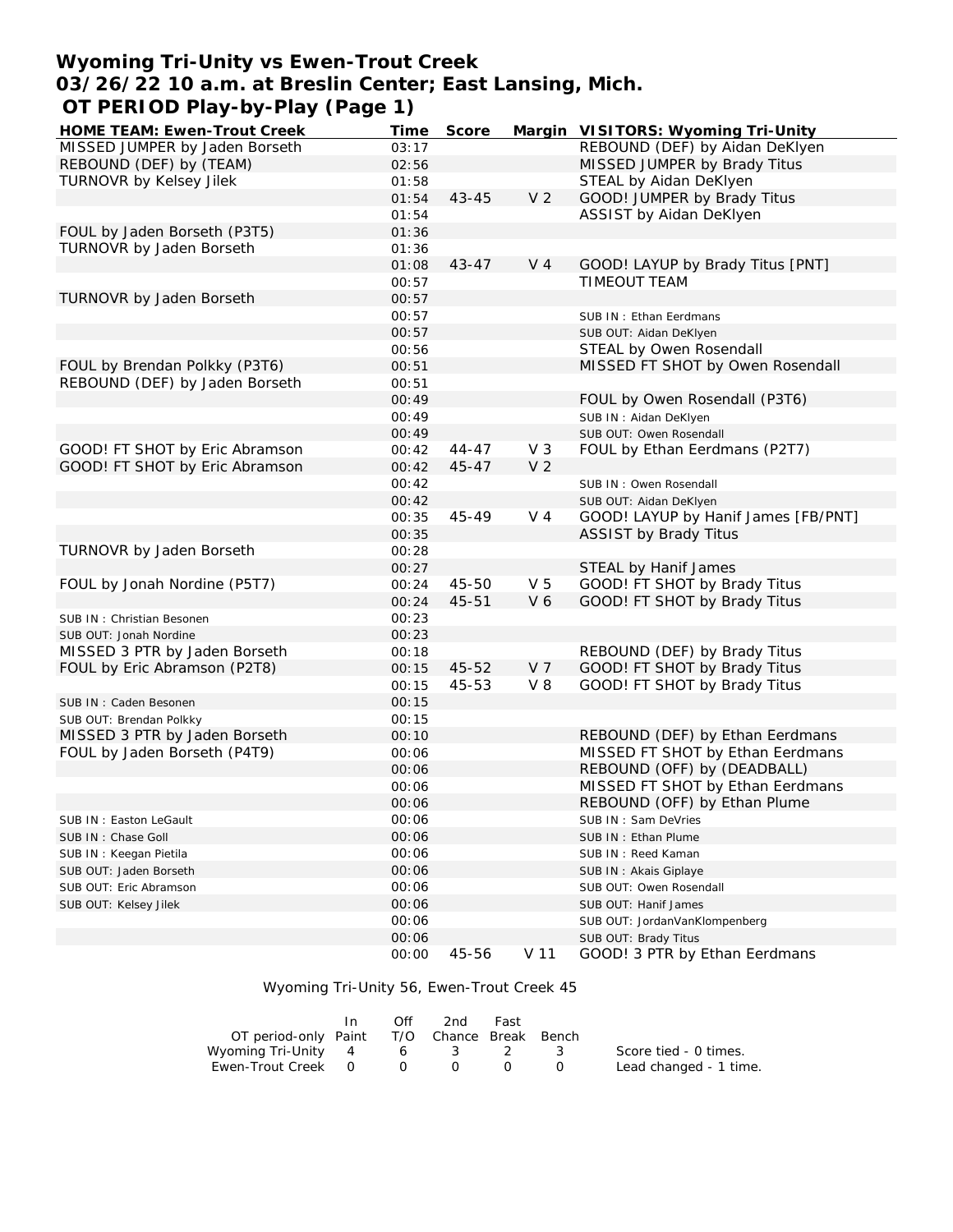#### **Official Basketball Box Score -- Thru 1st Period Wyoming Tri-Unity vs Ewen-Trout Creek 03/26/22 10 a.m. at Breslin Center; East Lansing, Mich.**

## **Wyoming Tri-Unity 16 • 21-6**

|    |                                                                                                     |                                | Total                  | $3-$ Ptr             |         | Rebounds    |          |                |          |                 |          |          |            |                |                             |
|----|-----------------------------------------------------------------------------------------------------|--------------------------------|------------------------|----------------------|---------|-------------|----------|----------------|----------|-----------------|----------|----------|------------|----------------|-----------------------------|
| ## | Plaver                                                                                              |                                |                        | FG-FGA FG-FGA FT-FTA |         | Off Def Tot |          |                | PF       | ΤP              | A        | TO       | <b>Blk</b> | Stll           | Min                         |
| 03 | JordanVanKlompenberg                                                                                | $\star$                        | 0-1                    | $0 - 1$              | $0 - 0$ | 0           | O        | O              |          | 0               | 2        |          | O          |                | 6                           |
| 21 | Aidan DeKlyen                                                                                       | $\star$                        | $0 - 1$                | $O - 1$              | $0 - 0$ | $\Omega$    | $\Omega$ | $\Omega$       | $\Omega$ | $\Omega$        | $\Omega$ | $\Omega$ | $\Omega$   | 0              | 3                           |
| 23 | Owen Rosendall                                                                                      | $\star$                        | $2 - 3$                | $2 - 2$              | $O-O$   | 2           | $\Omega$ | 2              |          | 6               | $\Omega$ | $\circ$  | $\circ$    | 0              | 5                           |
| 25 | <b>Brady Titus</b>                                                                                  | $\star$                        | $3 - 5$                | $0 - 0$              | $0 - 0$ | $\Omega$    | $\Omega$ | $\Omega$       | $\Omega$ | 6               |          |          | $\Omega$   | 0              | 8                           |
| 34 | Hanif James                                                                                         | $\star$                        | $2 - 2$                | $0 - 0$              | $0 - 0$ |             |          | 2              | $\Omega$ | 4               |          | $\Omega$ | $\Omega$   | 0              | 5                           |
| 10 | <b>Ethan Eerdmans</b>                                                                               |                                | $O-O$                  | $0 - 0$              | $0 - 0$ | $\Omega$    | 2        | 2 <sub>1</sub> | $\Omega$ | $\overline{O}$  |          | $\Omega$ | $\Omega$   | 0              | $\overline{4}$              |
| 14 | <b>Ethan Plume</b>                                                                                  |                                | $0 - 1$                | $O - 1$              | $O-O$   | $\Omega$    | $\Omega$ | $\Omega$       | $\Omega$ | $\Omega$        | O        | $\Omega$ | $\Omega$   | 0              | 4                           |
| 40 | Akais Giplaye                                                                                       |                                | $O - O$                | $O-O$                | $O-O$   | $\Omega$    | $\Omega$ | $\Omega$       | $\Omega$ | $\Omega$        | $\Omega$ | $\Omega$ | $\Omega$   |                | 2                           |
|    | Team                                                                                                |                                |                        |                      |         | O           |          |                |          |                 |          |          |            |                |                             |
|    | <b>Totals</b>                                                                                       |                                | $7 - 13$               | $2 - 5$              | $O-O$   | 3           | 4        |                | 2        | 16 <sub>1</sub> | 5        | 2        | $\Omega$   | $\overline{2}$ |                             |
|    | 1st - FG %:<br>53.8%<br>$7 - 13$<br>Game:<br>3FG %:<br>$2 - 5$<br>40.0%<br>$0 - 0$<br>FT %:<br>0.0% | $7 - 13$<br>$2 - 5$<br>$0 - 0$ | 53.8%<br>40.0%<br>0.0% |                      |         |             |          |                |          |                 |          |          |            |                | Deadball<br>Rebounds<br>0.1 |

### **Ewen-Trout Creek 11 • 22-4**

|    |                                                                                            |                                         | Total                  | 3-Ptr         |         | Rebounds       |          |   |    |     |   |                  |         |   |                           |
|----|--------------------------------------------------------------------------------------------|-----------------------------------------|------------------------|---------------|---------|----------------|----------|---|----|-----|---|------------------|---------|---|---------------------------|
| ## | Player                                                                                     |                                         |                        | FG-FGA FG-FGA | FT-FTA  | Off Def Tot    |          |   | PF | TPI | A | TO I             | Blk Stl |   | Min                       |
| 11 | Eric Abramson                                                                              | $\star$                                 | $1 - 2$                | $0 - 0$       | $0 - 0$ |                | O        |   | O  | 2   | O |                  | O       | O | 8                         |
| 14 | Jonah Nordine                                                                              | $\star$                                 | $0 - 0$                | $0 - 0$       | $0-0$   | 0              | $\Omega$ | 0 |    |     |   |                  | O       |   | 8                         |
| 24 | Kelsey Jilek                                                                               | $\star$                                 | $O - 1$                | $O - 1$       | $0 - 0$ | 0              |          |   | Ω  | 0   | O |                  |         | Ω | 8                         |
| 30 | Jaden Borseth                                                                              | $\star$                                 | $3 - 6$                | $1 - 3$       | $0-0$   | $\overline{0}$ |          | 1 | O  | 7   |   | $\left( \right)$ | Ω       |   | 8                         |
| 44 | Brendan Polkky                                                                             | $\star$                                 | 1 - 1                  | $0 - 0$       | $0-0$   | 0              |          |   | Ω  | ⌒   | O |                  | Ω       |   | 8                         |
|    | Team                                                                                       |                                         |                        |               |         | $\overline{0}$ | O        | 0 |    |     |   |                  |         |   |                           |
|    | <b>Totals</b>                                                                              |                                         | $5 - 10$               | $1 - 4$       | $0-0$   |                | 3        | 4 |    |     | 2 | 3                |         |   |                           |
|    | 1st - FG %:<br>$5 - 10$<br>50.0%<br>3FG %:<br>25.0%<br>$1 - 4$<br>FT %:<br>$0 - 0$<br>0.0% | $5 - 10$<br>Game:<br>$1 - 4$<br>$0 - 0$ | 50.0%<br>25.0%<br>0.0% |               |         |                |          |   |    |     |   |                  |         |   | Deadball<br>Rebounds<br>0 |

Officials: John Creek, Allen Hebden, Tom Mailloux

Technical fouls: Wyoming Tri-Unity-None. Ewen-Trout Creek-None. Attendance:

MHSAA Boys Basketball Division 4 championship game

| Score by periods                  | 1st     | 2nd | 3rd | 4th | otal |                        | In    | Of  | 2nd    | Fast         |       |
|-----------------------------------|---------|-----|-----|-----|------|------------------------|-------|-----|--------|--------------|-------|
| Wyoming <sup>7</sup><br>Tri-Unity | 16<br>◡ |     |     |     |      | Points                 | Paint | T/O | Chance | <b>Break</b> | Bench |
| l Ewen-Trout Creek                | $\sim$  |     |     |     |      | WTU<br><b>FTO</b><br>– |       |     |        |              |       |

Last FG - WTU 1st-00:21, ETC 1st-00:32.

Largest lead - WTU by 5 1st-00:21, ETC None.

WTU led for 35:37. ETC led for 00:00. Game was tied for -7:-37.

Score tied - 0 times. Lead changed - 0 times.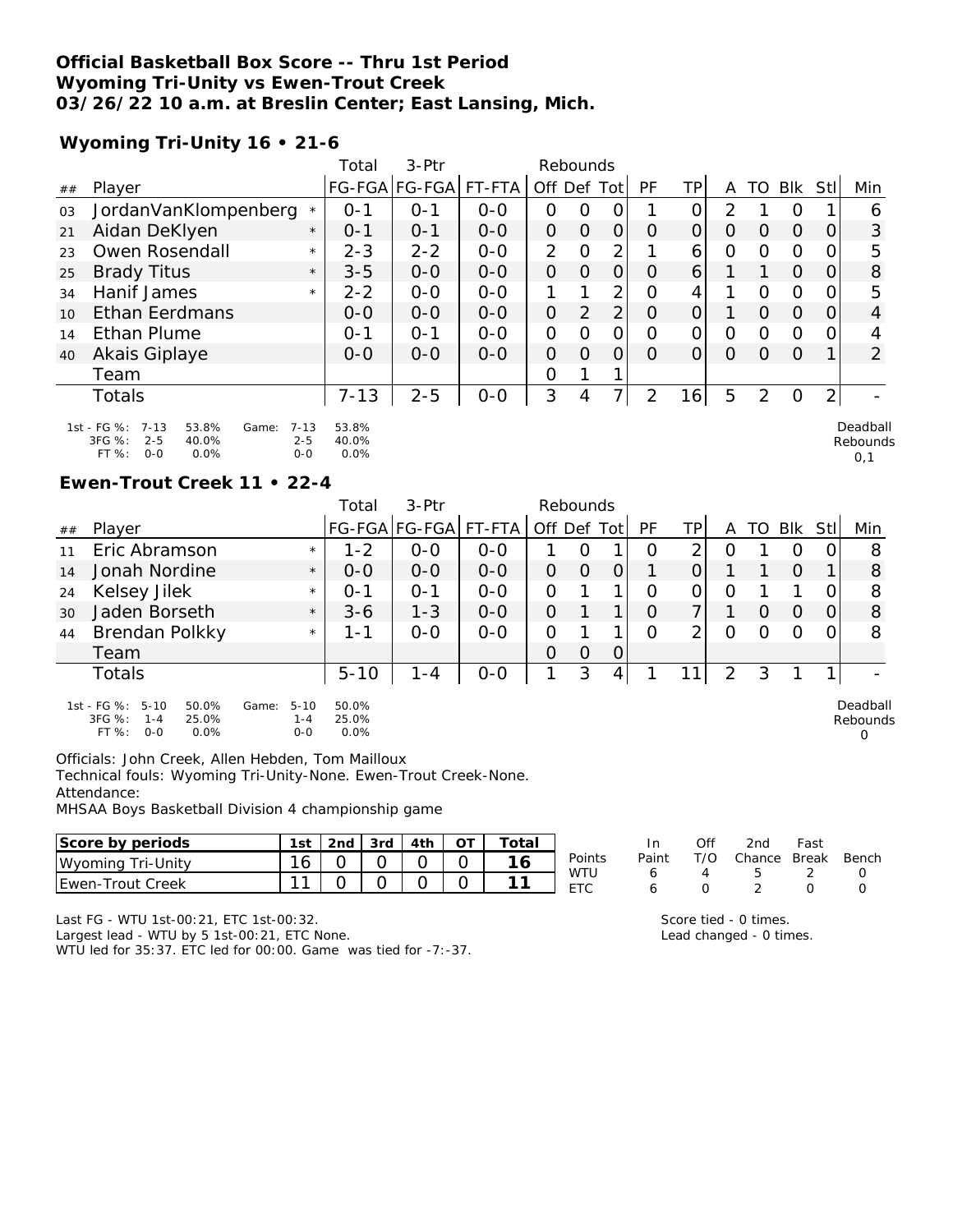#### **Official Basketball Box Score -- Thru 2nd Period Wyoming Tri-Unity vs Ewen-Trout Creek 03/26/22 10 a.m. at Breslin Center; East Lansing, Mich.**

## **Wyoming Tri-Unity 23 • 21-6**

|    |                                                                                                    |                                | Total                  | $3-$ Ptr                                 |                         | Rebounds       |          |                |          |                 |                |          |                |      |                             |
|----|----------------------------------------------------------------------------------------------------|--------------------------------|------------------------|------------------------------------------|-------------------------|----------------|----------|----------------|----------|-----------------|----------------|----------|----------------|------|-----------------------------|
| ## | Player                                                                                             |                                |                        | FG-FGA FG-FGA FT-FTA                     |                         | Off Def Tot    |          |                | PF       | ΤP              | A              | TO       | Blk            | Stll | Min                         |
| 03 | JordanVanKlompenberg                                                                               | $\star$                        | $0 - 3$                | $O - 3$                                  | $0 - 0$                 | 0              | $\Omega$ | O              |          | O               | 2              |          | O              |      | 12                          |
| 21 | Aidan DeKlyen                                                                                      | $\star$                        | $O - 1$                | $O - 1$                                  | $0 - 0$                 | $\Omega$       | $\Omega$ | $\overline{O}$ |          | $\Omega$        | $\Omega$       | $\Omega$ | $\overline{O}$ | 0    |                             |
| 23 | Owen Rosendall                                                                                     | $\star$                        | $2 - 3$                | $2 - 2$                                  | $0 - 0$                 | $\overline{2}$ |          | 3              |          | 6               | O              | $\Omega$ | $\Omega$       |      | 11                          |
| 25 | <b>Brady Titus</b>                                                                                 | $\star$                        | $5 - 11$               | $O - 1$                                  | $0 - 0$                 | $\Omega$       | $\Omega$ | $\Omega$       | $\Omega$ | 10 <sup>1</sup> | 2              | 3        | $\Omega$       | 0    | 16                          |
| 34 | Hanif James                                                                                        | $\star$                        | $2 - 2$                | $0 - 0$                                  | $1 - 2$                 |                |          | $\overline{2}$ | 2        | 5               |                | $\circ$  | $\Omega$       | 0    | 6                           |
| 10 | <b>Ethan Eerdmans</b>                                                                              |                                | $O - 1$                | $O - 1$                                  | $0 - 0$                 | $\Omega$       | 3        | 3 <sup>1</sup> |          | $\overline{O}$  | $\overline{2}$ | $\Omega$ | $\Omega$       |      | 8                           |
| 14 | <b>Ethan Plume</b>                                                                                 |                                | $O - 1$                | $O - 1$                                  | $O-O$                   | $\Omega$       | $\Omega$ | $\circ$        |          | O               | O              |          | $\Omega$       | 0    | 8                           |
| 40 | Akais Giplaye                                                                                      |                                | 1-1                    | $O - O$                                  | $0 - 0$                 | $\Omega$       |          |                |          | $\overline{2}$  | $\Omega$       | $\Omega$ |                |      | 9                           |
|    | Team                                                                                               |                                |                        |                                          |                         | O              | 2        | 2              |          |                 |                |          |                |      |                             |
|    | Totals                                                                                             |                                | $10 - 23$              | $2 - 9$                                  | $1 - 2$                 | 3              | 8        | 1              | 8        | 23              |                | 5        |                | 4    |                             |
|    | 1st - FG %:<br>$7 - 13$<br>53.8%<br>2nd:<br>3FG %:<br>$2 - 5$<br>40.0%<br>$0 - 0$<br>FT %:<br>0.0% | $3 - 10$<br>$0 - 4$<br>$1 - 2$ | 30.0%<br>0.0%<br>50.0% | $10 - 23$<br>Game:<br>$2 - 9$<br>$1 - 2$ | 43.5%<br>22.2%<br>50.0% |                |          |                |          |                 |                |          |                |      | Deadball<br>Rebounds<br>0,2 |

#### **Ewen-Trout Creek 30 • 22-4**

|    |                                                                                            |                                        | Total                   | 3-Ptr                                    |                         |             | Rebounds       |                |         |                 |   |    |                  |                |                           |
|----|--------------------------------------------------------------------------------------------|----------------------------------------|-------------------------|------------------------------------------|-------------------------|-------------|----------------|----------------|---------|-----------------|---|----|------------------|----------------|---------------------------|
| ## | Player                                                                                     |                                        |                         | FG-FGA FG-FGA                            | FT-FTA I                | Off Def Tot |                |                | PF      | ΤP              | A | TO | Blk              | StII           | Min                       |
| 11 | Eric Abramson                                                                              | $\star$                                | $3 - 5$                 | $1 - 2$                                  | $3 - 3$                 |             | O              |                |         | 10 <sub>1</sub> |   |    | $\left( \right)$ |                | 16                        |
| 14 | Jonah Nordine                                                                              | $\star$                                | $1 - 2$                 | $0 - 0$                                  | $1 - 2$                 | 0           | 2              | 2              | 2       | 3               |   | 2  | $\Omega$         |                | 16                        |
| 24 | Kelsey Jilek                                                                               | $\star$                                | $O - 1$                 | $O - 1$                                  | $0 - 0$                 | 2           |                | 3              |         |                 |   | 3  |                  |                | 16                        |
| 30 | Jaden Borseth                                                                              | $\star$                                | $3 - 8$                 | $1 - 3$                                  | $2 - 2$                 |             | 4              | 5              | 2       | 9               | 4 |    | O                | $\overline{2}$ | 16                        |
| 44 | Brendan Polkky                                                                             | $\star$                                | $4 - 5$                 | $O - 1$                                  | $O - 1$                 | 0           | 2              | 2              | $\circ$ | 8               | O | Ω  | Ο                |                | 16                        |
|    | Team                                                                                       |                                        |                         |                                          |                         | $\Omega$    | $\overline{2}$ | $\overline{2}$ |         |                 |   |    |                  |                |                           |
|    | <b>Totals</b>                                                                              |                                        | $11 - 21$               | $2 - 7$                                  | $6 - 8$                 | 4           |                | 5              | 6       | 30              |   |    |                  | 4              |                           |
|    | 1st - FG %:<br>$5 - 10$<br>50.0%<br>3FG %:<br>25.0%<br>$1 - 4$<br>FT %:<br>$0 - 0$<br>0.0% | $6 - 11$<br>2nd:<br>$1 - 3$<br>$6 - 8$ | 54.5%<br>33.3%<br>75.0% | Game:<br>$11 - 21$<br>$2 - 7$<br>$6 - 8$ | 52.4%<br>28.6%<br>75.0% |             |                |                |         |                 |   |    |                  |                | Deadball<br>Rebounds<br>0 |

Officials: John Creek, Allen Hebden, Tom Mailloux

Technical fouls: Wyoming Tri-Unity-None. Ewen-Trout Creek-None. Attendance:

MHSAA Boys Basketball Division 4 championship game

| Score by periods   | 1st | 2nd | 3rd | 4th | `otal    |                               | In    | Ofi | 2nd    | Fast         |       |
|--------------------|-----|-----|-----|-----|----------|-------------------------------|-------|-----|--------|--------------|-------|
| Wyoming Tri-Unity  | 16  |     |     |     | ົດ<br>∠◡ | Points                        | Paint | T/O | Chance | <b>Break</b> | Bench |
| l Ewen-Trout Creek | -11 |     |     |     | 30       | WTU<br><b>ETC</b><br><u>.</u> | . .   |     |        |              |       |

Last FG - WTU 2nd-04:06, ETC 2nd-00:00.

Largest lead - WTU by 5 1st-00:21, ETC by 7 2nd-00:00. WTU led for 10:15. ETC led for 24:44. Game was tied for -6:-59. Score tied - 1 time. Lead changed - 3 times.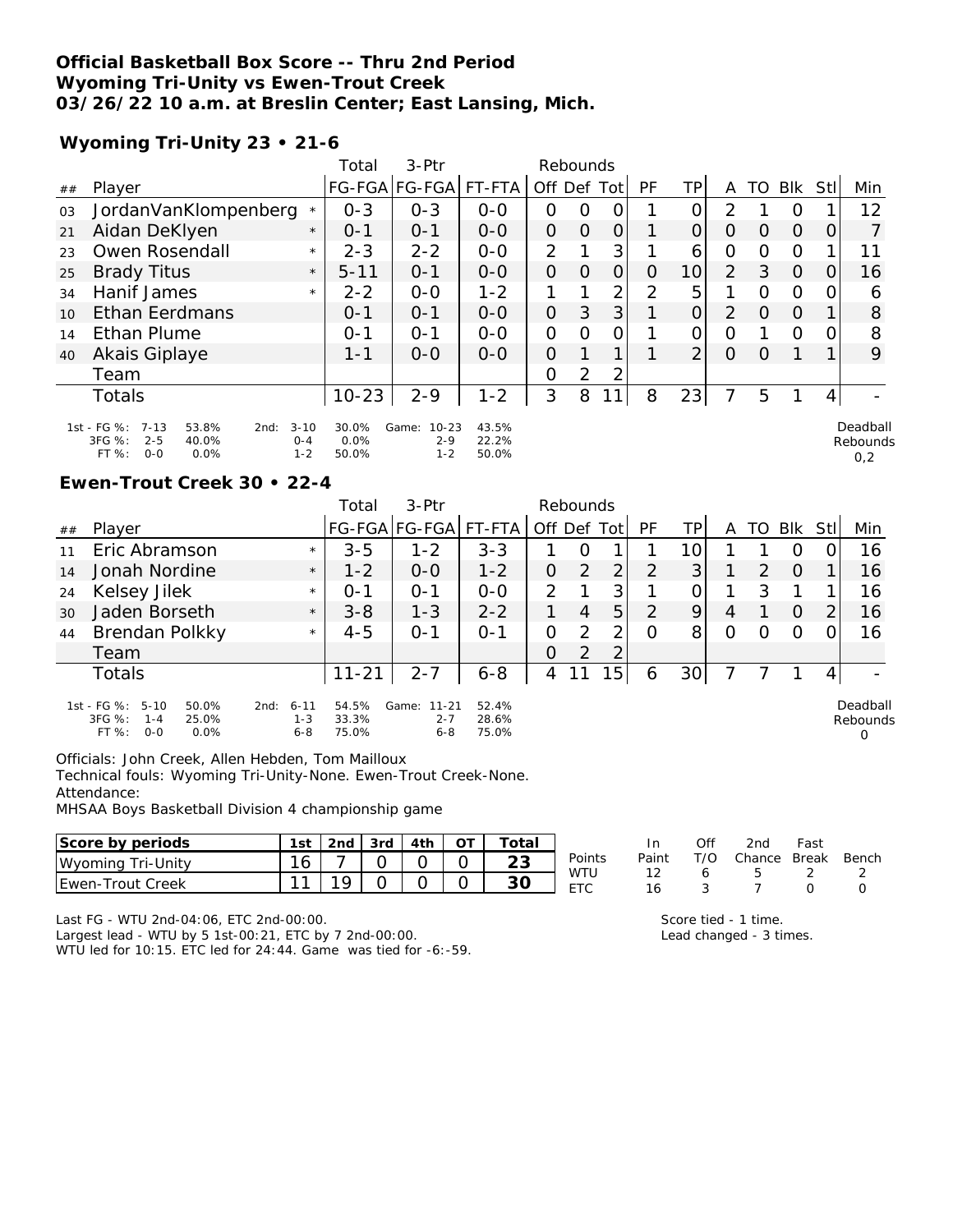### **Official Basketball Box Score -- Thru 3rd Period Wyoming Tri-Unity vs Ewen-Trout Creek 03/26/22 10 a.m. at Breslin Center; East Lansing, Mich.**

## **Wyoming Tri-Unity 32 • 21-6**

|    |                                                                                                                          |          | Total                  | 3-Ptr                                  |                        |          | Rebounds                         |                |                         |                |                |    |             |      |                             |
|----|--------------------------------------------------------------------------------------------------------------------------|----------|------------------------|----------------------------------------|------------------------|----------|----------------------------------|----------------|-------------------------|----------------|----------------|----|-------------|------|-----------------------------|
| ## | Player                                                                                                                   |          |                        | FG-FGA FG-FGA                          | FT-FTA                 | Off Def  |                                  | Totl           | PF                      | ТP             | A              | TO | Blk         | Stll | Min                         |
| 03 | JordanVanKlompenberg                                                                                                     | $\star$  | $0 - 3$                | $0 - 3$                                | $0 - 0$                | O        |                                  |                |                         | 0              | $\mathcal{P}$  |    | Ο           |      | 14                          |
| 21 | Aidan DeKlyen                                                                                                            | $\star$  | $0 - 2$                | $O - 1$                                | $0 - 0$                | $\Omega$ | O                                | $\Omega$       |                         | 0              | 0              |    | $\Omega$    | O    | 10                          |
| 23 | Owen Rosendall                                                                                                           | $\star$  | $3 - 5$                | $3 - 4$                                | $0 - 0$                | 3        | 3                                | 6              |                         | 9              | 0              | Ω  | $\mathbf 0$ | 2    | 19                          |
| 25 | <b>Brady Titus</b>                                                                                                       | $\star$  | $8 - 17$               | $0 - 2$                                | $0 - 0$                | $\Omega$ | $\Omega$                         | $\overline{O}$ | O                       | 16             | 3              | 4  | $\Omega$    | 0    | 22                          |
| 34 | Hanif James                                                                                                              | $\star$  | $2 - 4$                | $0-0$                                  | $1 - 2$                | 3        | 3                                | 6              | 2                       | 5              |                |    | $\circ$     | 0    | 14                          |
| 10 | <b>Ethan Eerdmans</b>                                                                                                    |          | $0 - 1$                | $O - 1$                                | $0 - 0$                |          | 3                                | 4              |                         | 0              | $\overline{2}$ | O  | $\Omega$    |      | 15                          |
| 14 | <b>Ethan Plume</b>                                                                                                       |          | $0 - 2$                | $O - 1$                                | $0-0$                  | 1        | $\Omega$                         |                |                         | 0              | O              |    | $\circ$     | 0    | 13                          |
| 40 | Akais Giplaye                                                                                                            |          | $1 - 1$                | $0 - 0$                                | $0 - 0$                | $\Omega$ |                                  |                |                         | $\overline{2}$ | $\circ$        | O  |             |      | 9                           |
|    | Team                                                                                                                     |          |                        |                                        |                        | O        | 2                                | $\overline{2}$ |                         |                |                |    |             |      |                             |
|    | <b>Totals</b>                                                                                                            |          | $14 - 35$              | $3 - 12$                               | $1 - 2$                | 8        | 13                               | $\overline{2}$ | 8                       | 32             | 8              | 8  |             | 5    |                             |
|    | 1st - FG %:<br>$7 - 13$<br>53.8%<br>2nd:<br>3FG %:<br>$2 - 5$<br>40.0%<br>$0 - 4$<br>FT %:<br>$0 - 0$<br>0.0%<br>$1 - 2$ | $3 - 10$ | 30.0%<br>0.0%<br>50.0% | $4 - 12$<br>3rd:<br>$1 - 3$<br>$0 - 0$ | 33.3%<br>33.3%<br>0.0% | Game:    | $14 - 35$<br>$3 - 12$<br>$1 - 2$ |                | 40.0%<br>25.0%<br>50.0% |                |                |    |             |      | Deadball<br>Rebounds<br>0,2 |

#### **Ewen-Trout Creek 36 • 22-4**

|    |                                                                                            |                                        | Total                   | 3-Ptr                                  |                          |               | Rebounds                         |     |                         |                 |   |    |          |                |                             |
|----|--------------------------------------------------------------------------------------------|----------------------------------------|-------------------------|----------------------------------------|--------------------------|---------------|----------------------------------|-----|-------------------------|-----------------|---|----|----------|----------------|-----------------------------|
| ## | Player                                                                                     |                                        |                         | FG-FGA FG-FGA                          | FT-FTA                   | Off Def       |                                  | Tot | PF                      | TP.             | A | TO | Blk      | Stll           | Min                         |
| 11 | Eric Abramson                                                                              | $\star$                                | $3 - 7$                 | $1 - 3$                                | $3 - 3$                  | 3             | O                                | 3   |                         | 10 <sub>1</sub> |   |    |          |                | 24                          |
| 14 | Jonah Nordine                                                                              | $\star$                                | $1 - 2$                 | $0 - 0$                                | $1 - 2$                  | 0             | 2                                | 2   | 3                       | 3               |   | 2  | O        |                | 24                          |
| 24 | Kelsey Jilek                                                                               | $\star$                                | $0 - 3$                 | $0 - 2$                                | $0 - 0$                  | $\mathcal{P}$ | 3                                | 5   |                         |                 |   | 4  |          | 2              | 24                          |
| 30 | Jaden Borseth                                                                              | $\star$                                | $5 - 11$                | $1 - 4$                                | $2 - 2$                  |               | 4                                | 5   | 2                       | 13              | 4 |    | $\Omega$ | $\overline{2}$ | 24                          |
| 44 | Brendan Polkky                                                                             | $\star$                                | $5-9$                   | $0 - 1$                                | $0 - 1$                  |               | 2                                | 3   | 0                       | 10 <sub>1</sub> | O |    | O        |                | 24                          |
|    | Team                                                                                       |                                        |                         |                                        |                          | $\Omega$      | 3                                | 3   |                         |                 |   |    |          |                |                             |
|    | <b>Totals</b>                                                                              |                                        | $14 - 32$               | $2 - 10$                               | $6 - 8$                  | 7             | 14                               | 21' |                         | 36              |   | 8  | 2        | 6              |                             |
|    | 1st - FG %:<br>$5 - 10$<br>50.0%<br>3FG %:<br>25.0%<br>$1 - 4$<br>FT %:<br>$0 - 0$<br>0.0% | $6 - 11$<br>2nd:<br>$1 - 3$<br>$6 - 8$ | 54.5%<br>33.3%<br>75.0% | $3 - 11$<br>3rd:<br>$0 - 3$<br>$0 - 0$ | 27.3%<br>0.0%<br>$0.0\%$ | Game:         | $14 - 32$<br>$2 - 10$<br>$6 - 8$ |     | 43.8%<br>20.0%<br>75.0% |                 |   |    |          |                | Deadball<br>Rebounds<br>0,1 |

Officials: John Creek, Allen Hebden, Tom Mailloux

Technical fouls: Wyoming Tri-Unity-None. Ewen-Trout Creek-None. Attendance:

MHSAA Boys Basketball Division 4 championship game

| Score by periods  | 1st    | 2nd | 3rd | 4th | `otal       |                   |       | Ofi | 2nd    | Fast  |       |
|-------------------|--------|-----|-----|-----|-------------|-------------------|-------|-----|--------|-------|-------|
| Wyoming Tri-Unity | C      |     |     |     | $\sim$<br>ັ | Points            | Paint | T/C | Chance | Break | Bench |
| Ewen-Trout Creek  | $\sim$ |     |     |     | $\sim$      | WTU<br>ETC<br>ヒーし | ∸     |     |        |       |       |

Last FG - WTU 3rd-03:06, ETC 3rd-00:18. Largest lead - WTU by 5 1st-00:21, ETC by 7 2nd-00:00. WTU led for 10:15. ETC led for 23:07. Game was tied for -5:-22. Score tied - 2 times. Lead changed - 3 times.